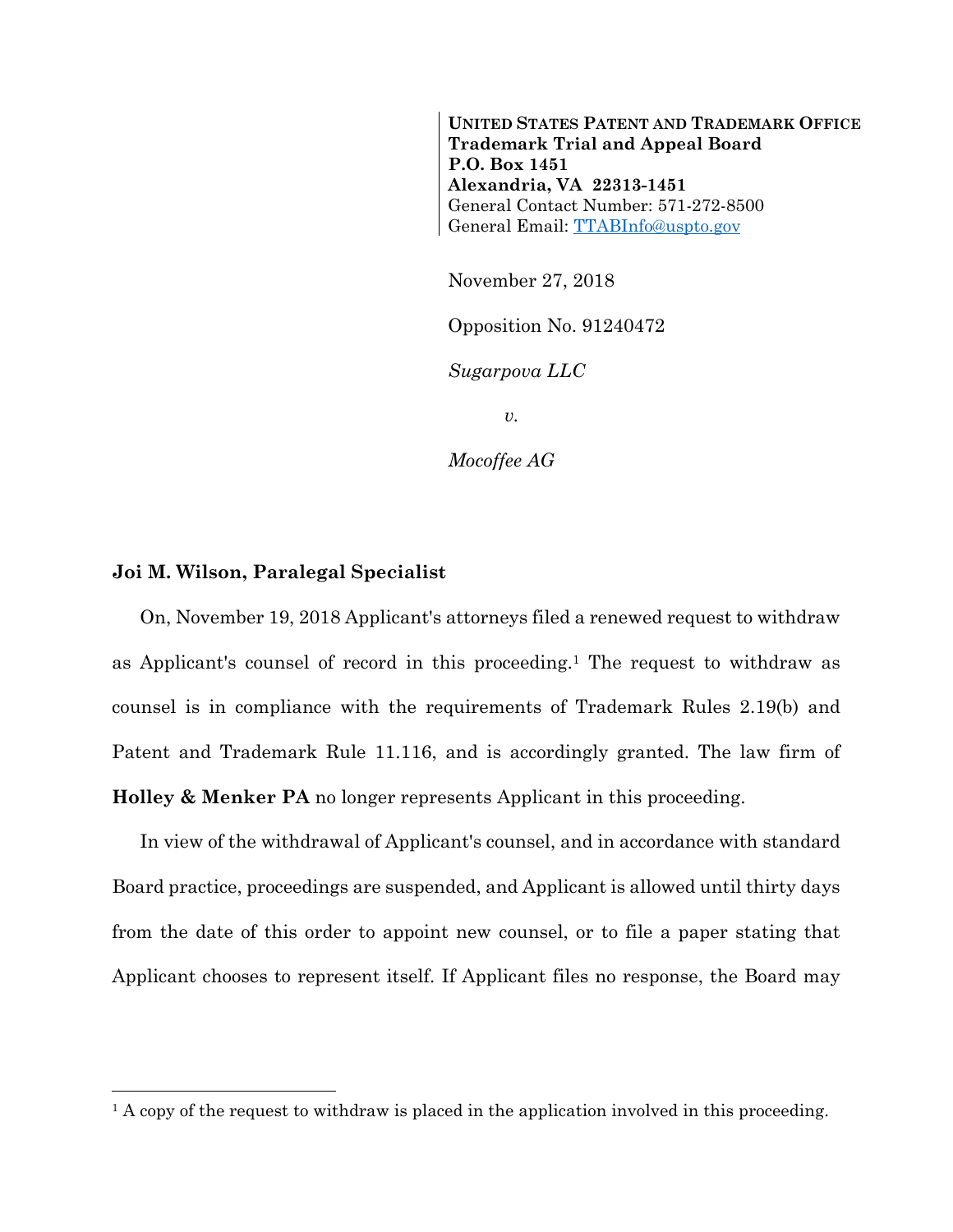issue an order to show cause why default judgment should not be entered against

Applicant based on Applicant's apparent loss of interest in the proceeding.

Proceedings are otherwise suspended pending response to this order.

The parties will be notified by the Board when proceedings are resumed, and dates

will be reset, as appropriate.

A copy of this order has been sent to all persons listed below.

cc: ANDREW M. SMITH HOLLEY & MENKER PA P O BOX 1650 BEND, OR 97709 UNITED STATES

> MOCOFFEE AG C/O CAMINADA TREUHAND AG ZOLLIKERSTRASSE 27 CH-8008 ZļRICH SWITZERLAND

LESLEY M GROSSBERG BAKERHOSTETLER LLP 2929 ARCH ST CIRA CENTRE, 12TH FLOOR PHILADELPHIA, PA 19104 UNITED STATES

## **Information regarding legal representation**

While Patent and Trademark Rule 11.14 permits any person to represent itself, it is strongly advisable for a person who is not acquainted with the technicalities of the procedural and substantive law involved in *inter partes* proceedings before the Board to secure the services of an attorney who is familiar with such matters. The Patent and Trademark Office cannot aid in the selection of an attorney. *See* TBMP § 114.02.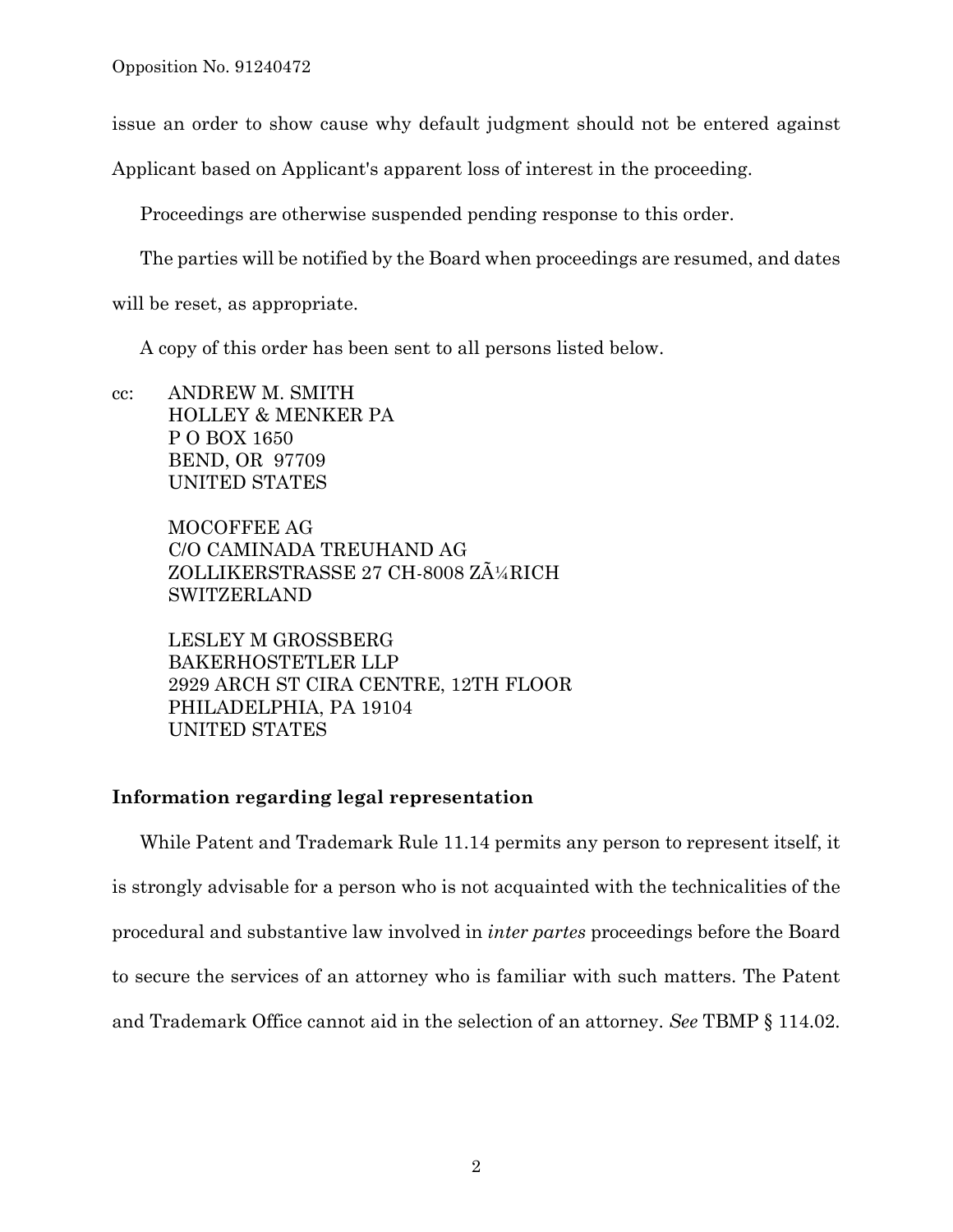Trademark Rules 2.119(a) and (b) require that every submission filed in a proceeding before the Board **must** be served upon the other party or parties, and proper proof of such service must be made before the submission will be considered by the Board. Accordingly, all submissions filed in this proceeding **must** be accompanied by a statement, signed by the attorney or other authorized representative, attached to or appearing on the original submission when filed, clearly stating the date and manner in which service was made, the name of each party or person upon whom service was made, and the email address or address. *See* TBMP § 113.03. Service must be made by email unless otherwise stipulated, or unless the filing party has satisfied the requirements for another method of service as set forth in Trademark Rule 2.119(b). The statement will be accepted as prima facie proof of service, must be signed and dated, and should take the form of a Certificate of Service as follows:

I hereby certify that a true and complete copy of the foregoing (insert title of submission) has been served on (insert name of opposing counsel or party) by forwarding said copy on (insert date of mailing), via email (or insert other appropriate method of delivery) to: (set out name, address, and email address of opposing counsel or party).

Signature\_\_\_\_\_\_\_\_\_\_\_\_\_\_\_\_\_\_\_\_\_\_\_\_\_\_\_\_\_\_ Date

Submissions in Board proceedings must be made via ESTTA, the Electronic System for Trademark Trials and Appeals, and must be in compliance with Trademark Rules 2.126(a) and (b). *See* TBMP § 110.01. The ESTTA user manual, ESTTA forms, and instructions for their use are at http://estta.uspto.gov/.

3